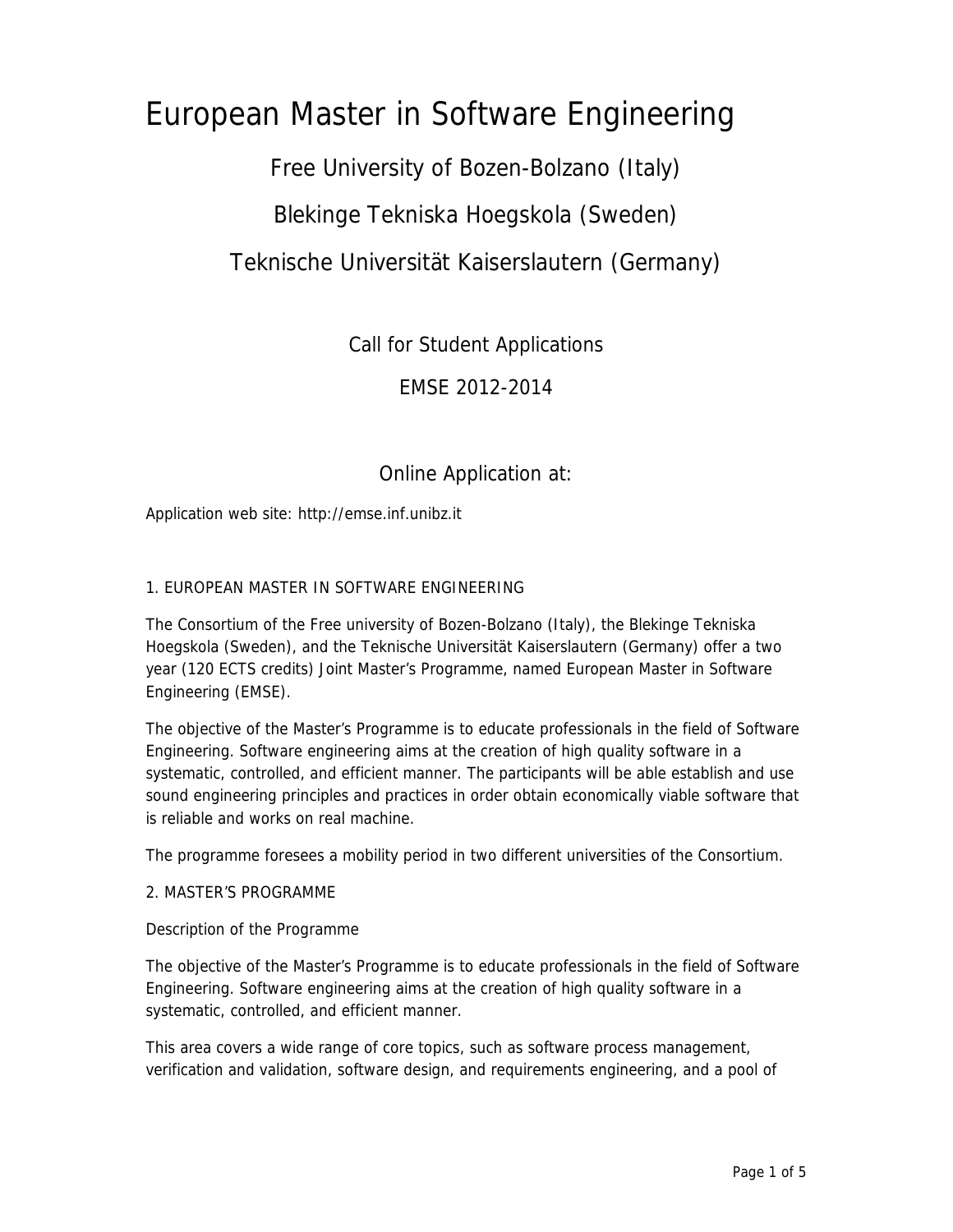specialities like software quality, distributed systems and development, open source software, and agile methods.

# Structure of the Programme

The curriculum consists of core topics, specialities, a project and a thesis. The students will be admitted to a curriculum involving two universities of the consortium.

The student will spend one year in one university (the "first university"), and one year in the other university (the "second university"). Project and thesis work will be carried out at the second university and will be jointly supervised and evaluated by two professors, one from each university.

# Starting term

The term starts between August – September depending on the first university regulation.

## Learning outcomes

EMSE aims to train students in emerging research domains that shape the future of Software Engineering. It prepares students for employment in such cross-disciplinary areas and/or for continuing their studies within PhD programmes.

After completing the EMSE studies the student will have expertise, competence, and professionalism related to software management and quality, innovation and creativity, software process and product standards, social and economic market of IT, and teamwork.

The student will also attain expertise in putting his/her knowledge into practice by taking part in projects and/or in industrial student placement schemes.

Moreover, the student will attain practical project management skills which are necessary for an effective application of the knowledge acquired.

The international dimension of the Master's Course guarantees that students familiarise themselves with different educational methods and a multicultural education through the immersion in two different European universities and two different countries.

## Language

All courses are taught in English. Students will also undertake courses on the culture and language of the European countries of the two universities. Local language courses are free of charge for EMSE students.

## Graduation thesis

Work towards the thesis will be carried out at the second university will be jointly supervised and evaluated by two professors, one from each visited university.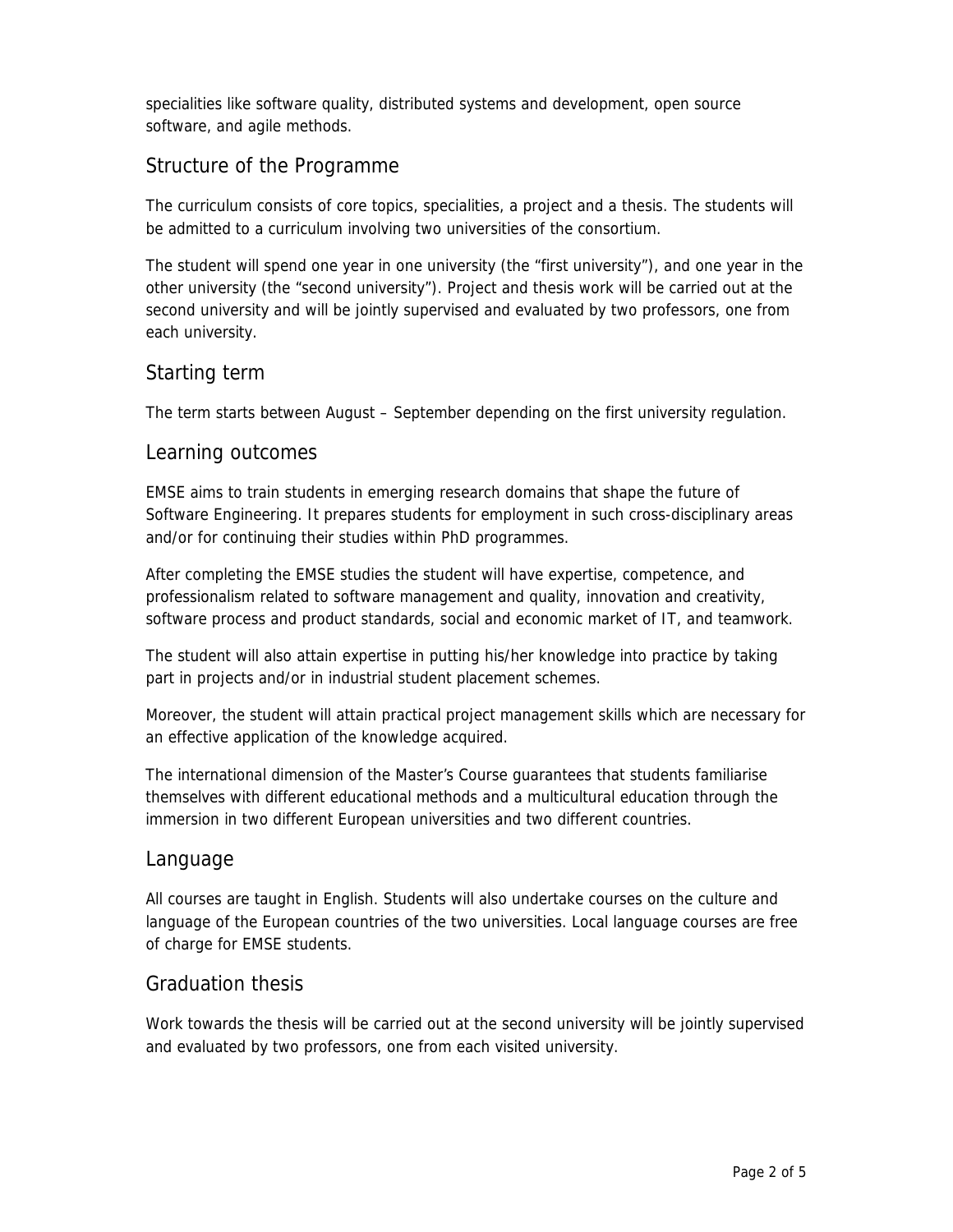#### 3. MASTER'S DEGREE

Upon the successful completion of the curriculum and fulfilment of the Master's course requirements, students will be awarded a double degree, one for each university they have visited. The awarded degrees are:

- a Master of Science in Computer Science (Laurea Magistrale) from the Free University of Bozen-Bolzano or
- a Master of Science in Computer Science from the Blekinge Tekniska Hoegskola or
- a Master of Science in Computer Science from the Technische Universität Kaiserslautern

#### 4. ADMISSION REQUIREMENTS AND SELECTION CRITERIA

Students are accepted in the program regardless of sex, age, or nationality. In order to be accepted all students must fulfil the following requirements:

- Respect the application deadline
- Provide proof of proficiency in English language. TOEFL (>550 (paper based), > 213 (computer based ), or  $> 81$  (internet-based)), IELTS ( $>6.0$ ) or equivalent certificates. Only applicants who are Nationals and/or first-degree-holders of Antigua&Barbuda, Australia, The Bahamas, Barbados, Belize, English-speaking Canada, The Gambia, Ghana, Grenada, Guyana, Republic of Ireland, Jamaica, Kiribati, Liberia, Mauritius, Micronesia, New Zealand, Nigeria, Papua New Guinea, St. Kitts-Nevis, St. Lucia, St. Vincent, Sierra Leone, Solomon Islands, Trinidad&Tobago, United Kingdom, United States of America, Zambia or Zimbabwe do not have to submit language certificates. The consortium can request a further personal interview to assess the student's English level.
- Have been awarded a BSc in Software Engineering, Computer Science or Computer engineering.
- Provide certificate of the subjects taken during their degrees, along with the marks obtained and the number of hours/credits devoted to each subject

Students will be selected according to the following criteria:

- Language skills
- Type of entrance qualification
- Academic records
- Work experience and professional qualifications
- Motivation and willingness

#### 5. TUITION FEES

The tuition fees for academic year 2012-2013 are  $\epsilon$  3800 for NON-EU students and  $\epsilon$  2250 for EU Students. On top of the tuition and depending on the university, students will pay social taxes (if any, about 130 Euro per year).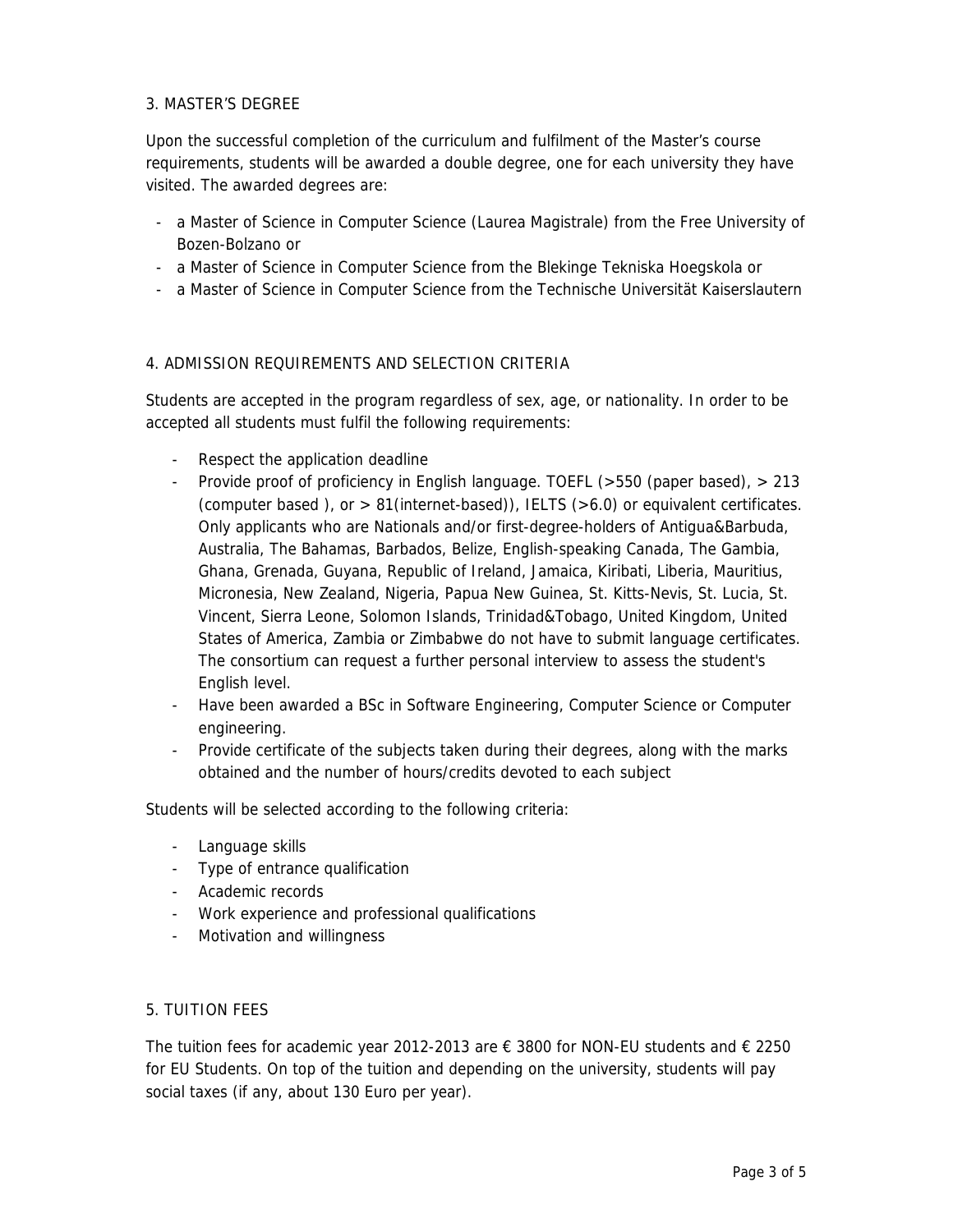Students will be provided access to the facilities of the participating universities (library, computers, laboratories, wi-fi, Internet, alumni associations, university sport associations).

#### 6. SCHOLARSHIPS

For the course 2012/14 up to 6 scholarships will be offered to EU and NON-EU students. Among the scholarship up to 2 are reserved to NON-EU students visiting the Free university of Bozen-Bolzano (FUB) and the Technische Universität Kaiserslautern (TU\_KL), up to 2 are reserved to EU students visiting the Free university of Bozen-Bolzano (FUB) and the Technische Universität Kaiserslautern (TU\_KL), and up to 2 are reserved to EU students that visit the Blekinge Tekniska Hoegskola (BTH) in the fist year.

| Type of<br>grant | First Univ. - Second Univ. | <b>Student</b><br>Type | Grant per two<br>vears | Nr. of<br>Grants |
|------------------|----------------------------|------------------------|------------------------|------------------|
|                  | FUB-TU UK or TU KL-FUB     | EU                     | 20,000 Euro            | Up to $2$        |
|                  | FUB-TU UK or TU KL-FUB     | NON-EU                 | 24,000 Euro            | Up to $2$        |
| Ш                | BTH-FUB                    | EU                     | 12,000 Euro            | Up to $1$        |
| IV               | BTH-TU KL                  | EU                     | 8,000 Euro             | Up to $1$        |

EU: are applicants who are residents of countries within the European Union and the European Economic Area/European Free Trade Association (Iceland, Liechtenstein, Norway)

NON-EU are all the applicants non in EU category.

Grant cover tuition fees and social taxes (if any, about 130 Euro per year). Grant rates may be taxed depending on each University regulation.

In the application, students must specify the type of grant (I, II, III, or IV). Students cannot apply to more than one type of grant. Each type of grant will have its own ranking that also includes a reserve list. Students in the reserve list can be offered to another type of grant if available. Students selected for one type of grant cannot change the two universities of destination.

#### 7. HOW TO APPLY

The application is on-line at the central EMSE website http://emse.case.unibz.it/submissions/index.php

Applicants will be notified about the admission decision and whether they will be offered a scholarship. Registration procedures as well as visa procedure will also start after acceptance and registration deposit payment. Additional documents may be required.

Applicants will be required to fill out the on-line forms and to provide the following documents in electronic form.